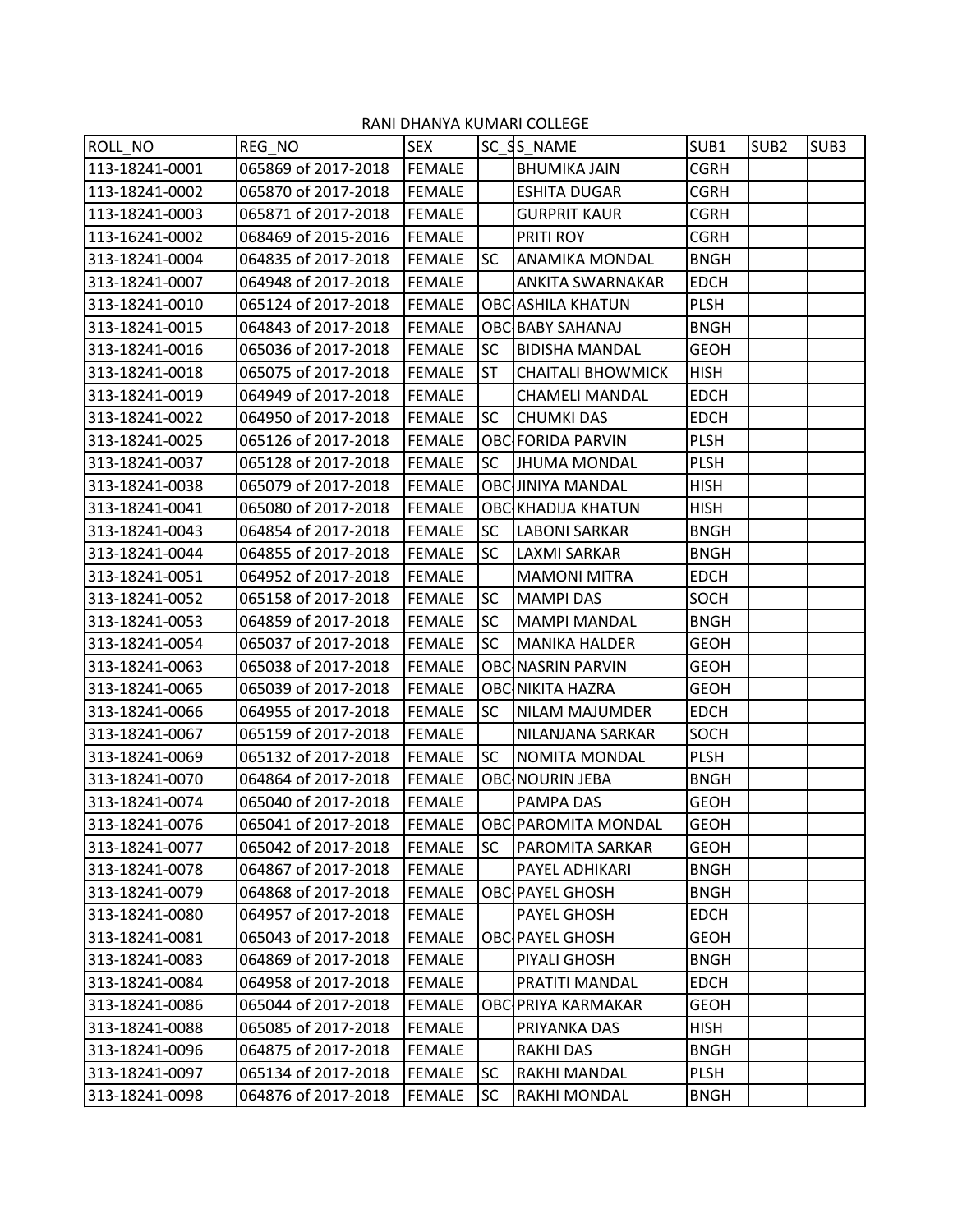| 313-18241-0099 | 065087 of 2017-2018        | <b>FEMALE</b> |           | <b>OBC RAKHI SULTANA</b>   | <b>HISH</b> |  |
|----------------|----------------------------|---------------|-----------|----------------------------|-------------|--|
| 313-18241-0100 | 065135 of 2017-2018        | FEMALE        |           | <b>OBCIRAKIBA KHATUN</b>   | <b>PLSH</b> |  |
| 313-18241-0102 | 064877 of 2017-2018        | <b>FEMALE</b> | ST        | <b>RATNA SARDAR</b>        | <b>BNGH</b> |  |
| 313-18241-0103 | 064960 of 2017-2018        | <b>FEMALE</b> |           | <b>OBC REJINA KHATUN</b>   | <b>EDCH</b> |  |
| 313-18241-0106 | 064879 of 2017-2018        | <b>FEMALE</b> |           | <b>OBC RESHMA KHATUN</b>   | <b>BNGH</b> |  |
| 313-18241-0107 | 064880 of 2017-2018        | <b>FEMALE</b> |           | <b>OBC RESMA KHATUN</b>    | <b>BNGH</b> |  |
| 313-18241-0108 | 064881 of 2017-2018        | <b>FEMALE</b> | <b>SC</b> | <b>RIMPA MANDAL</b>        | <b>BNGH</b> |  |
| 313-18241-0109 | 065005 of 2017-2018        | <b>FEMALE</b> | <b>SC</b> | <b>RIMPA ROY</b>           | <b>ENGH</b> |  |
| 313-18241-0110 | 065088 of 2017-2018        | <b>FEMALE</b> | <b>SC</b> | <b>RIMPI DAS</b>           | <b>HISH</b> |  |
| 313-18241-0111 | 064961 of 2017-2018        | <b>FEMALE</b> |           | <b>OBC RINKI KHATUN</b>    | <b>EDCH</b> |  |
| 313-18241-0115 | 064962 of 2017-2018        | <b>FEMALE</b> |           | <b>OBC ROHIDA KHATUN</b>   | <b>EDCH</b> |  |
| 313-18241-0119 | 064964 of 2017-2018        | <b>FEMALE</b> |           | <b>RUMI HALDER</b>         | <b>EDCH</b> |  |
| 313-18241-0124 | 065091 of 2017-2018        | <b>FEMALE</b> |           | <b>OBC SABILA SARMIN</b>   | <b>HISH</b> |  |
| 313-18241-0129 | 065092 of 2017-2018        | <b>FEMALE</b> |           | <b>OBC SAHINA KHATUN</b>   | <b>HISH</b> |  |
| 313-18241-0130 | 064965 of 2017-2018        | <b>FEMALE</b> |           | <b>OBC SAIMA KHATUN</b>    | <b>EDCH</b> |  |
| 313-18241-0134 | 064966 of 2017-2018        | <b>FEMALE</b> |           | <b>OBC SAKILA KHATUN</b>   | <b>EDCH</b> |  |
| 313-18241-0137 | 064892 of 2017-2018        | <b>FEMALE</b> |           | <b>OBC SAMPA KHATUN</b>    | <b>BNGH</b> |  |
| 313-18241-0138 | 065161 of 2017-2018        | <b>FEMALE</b> |           | <b>OBC SAMPA PRAMANIK</b>  | <b>SOCH</b> |  |
| 313-18241-0139 | 065093 of 2017-2018        | <b>FEMALE</b> | <b>SC</b> | <b>SANGITA ROY</b>         | <b>HISH</b> |  |
| 313-18241-0141 | 065094 of 2017-2018        | <b>FEMALE</b> | <b>SC</b> | <b>SATHI SARKAR</b>        | <b>HISH</b> |  |
| 313-18241-0146 | 064967 of 2017-2018        | <b>FEMALE</b> |           | SHREYA BHATTACHERJE EDCH   |             |  |
| 313-18241-0147 | 065095 of 2017-2018        | <b>FEMALE</b> | <b>ST</b> | <b>SIMA ORAWN</b>          | <b>HISH</b> |  |
| 313-18241-0155 | 064900 of 2017-2018        | <b>FEMALE</b> |           | OBC SULTANA BEGUM          | <b>BNGH</b> |  |
| 313-18241-0156 | 064969 of 2017-2018        | <b>FEMALE</b> |           | <b>SUMITRA BHADURI</b>     | <b>EDCH</b> |  |
| 313-18241-0159 | 064903 of 2017-2018        | <b>FEMALE</b> |           | <b>SUPRIYA DAS</b>         | <b>BNGH</b> |  |
| 313-18241-0161 | 064905 of 2017-2018        | <b>FEMALE</b> | <b>SC</b> | <b>SWAGATA DAS</b>         | <b>BNGH</b> |  |
| 313-18241-0164 | 064970 of 2017-2018        | <b>FEMALE</b> |           | <b>OBCITAHAMINA KHATUN</b> | <b>EDCH</b> |  |
| 313-18241-0165 | 065097 of 2017-2018        | <b>FEMALE</b> |           | <b>OBC</b> TAHERA KHATUN   | <b>HISH</b> |  |
| 313-18241-0168 | 065099 of 2017-2018        | <b>FEMALE</b> |           | <b>OBC</b> TANJIA REHENA   | <b>HISH</b> |  |
| 313-18241-0169 | 064971 of 2017-2018        | <b>FEMALE</b> |           | <b>OBC</b> TANUJA KHATUN   | <b>EDCH</b> |  |
| 313-18241-0172 | 064907 of 2017-2018 FEMALE |               |           | <b>OBC</b> TOHIDA KHATUN   | <b>BNGH</b> |  |
| 313-18241-0174 | 064973 of 2017-2018        | <b>FEMALE</b> |           | <b>OBC</b> TUMPA GHOSH     | <b>EDCH</b> |  |
| 313-18241-0176 | 065162 of 2017-2018        | <b>FEMALE</b> |           | <b>OBC URMILA KHATUN</b>   | <b>SOCH</b> |  |
| 313-18241-0177 | 064974 of 2017-2018        | <b>FEMALE</b> |           | <b>OBC YEASMIN NEHAR</b>   | <b>EDCH</b> |  |
| 313-18241-0181 | 065163 of 2017-2018        | <b>MALE</b>   |           | <b>AGNIDEB SEN</b>         | SOCH        |  |
| 313-18241-0185 | 064975 of 2017-2018        | <b>MALE</b>   | SC.       | <b>AKASH HALDAR</b>        | <b>EDCH</b> |  |
| 313-18241-0187 | 064909 of 2017-2018        | <b>MALE</b>   |           | <b>OBC</b> ALIF SK         | <b>BNGH</b> |  |
| 313-18241-0190 | 065103 of 2017-2018        | MALE          |           | <b>ANUP CH MONDAL</b>      | <b>HISH</b> |  |
| 313-18241-0195 | 065141 of 2017-2018        | <b>MALE</b>   | <b>SC</b> | <b>ARINDAM MONDAL</b>      | <b>PLSH</b> |  |
| 313-18241-0198 | 064977 of 2017-2018        | MALE          | <b>SC</b> | <b>ARUP SARKAR</b>         | <b>EDCH</b> |  |
| 313-18241-0202 | 064979 of 2017-2018        | <b>MALE</b>   |           | OBC BABU SK                | <b>EDCH</b> |  |
| 313-18241-0204 | 065143 of 2017-2018        | <b>MALE</b>   | SC        | <b>BAPAN MONDAL</b>        | <b>PLSH</b> |  |
| 313-18241-0216 | 065020 of 2017-2018        | MALE          |           | OBC BROJO GOPAL PAUL       | <b>ENGH</b> |  |
| 313-18241-0223 | 064922 of 2017-2018        | <b>MALE</b>   |           | <b>OBC EJAJ AHAMED</b>     | <b>BNGH</b> |  |
|                |                            |               |           |                            |             |  |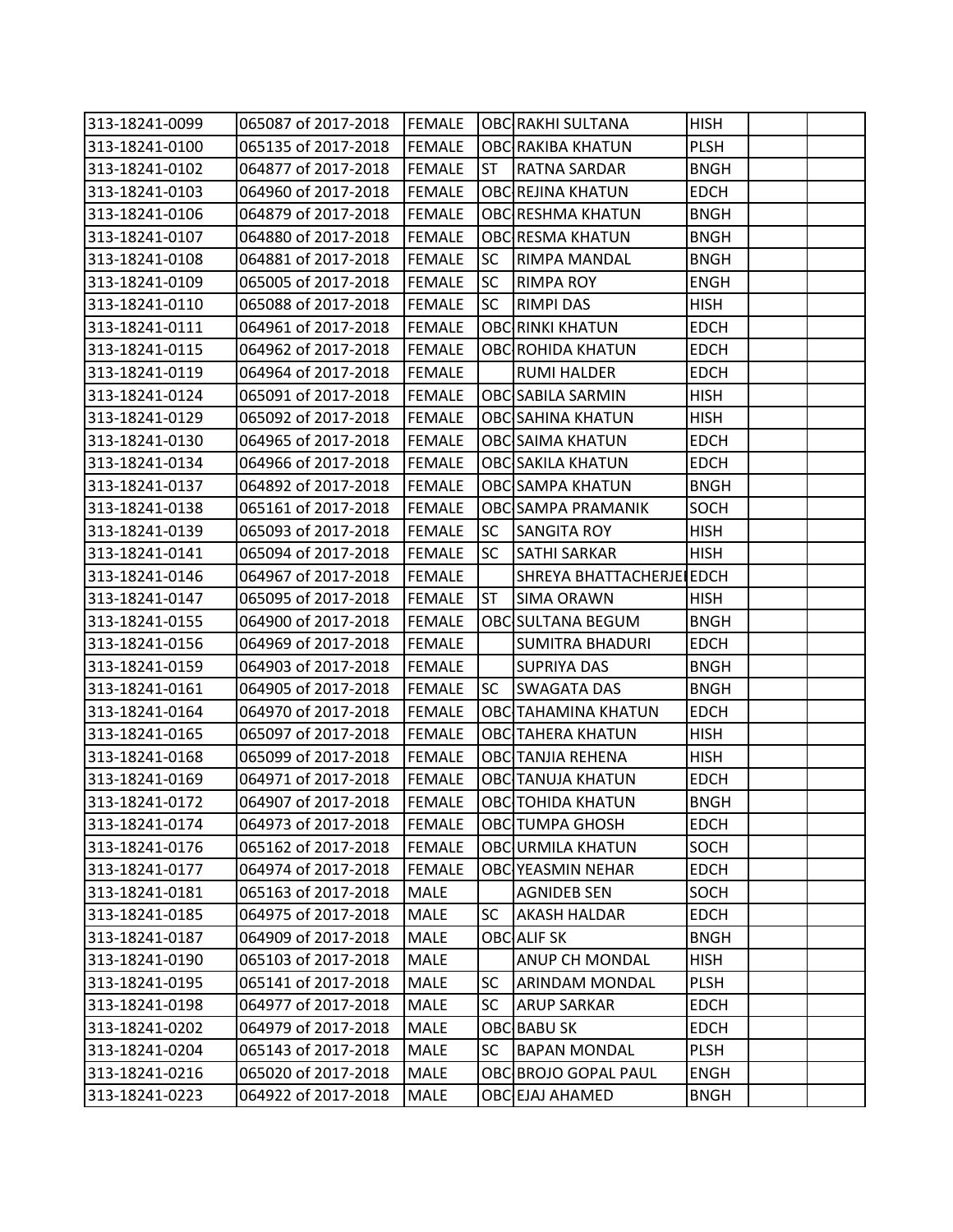| 313-18241-0225 | 065021 of 2017-2018      | <b>MALE</b> |           | <b>GOURANGA SAHA</b>      | <b>ENGH</b> |  |
|----------------|--------------------------|-------------|-----------|---------------------------|-------------|--|
| 313-18241-0227 | 064983 of 2017-2018      | <b>MALE</b> |           | <b>OBC IMAM HASAN</b>     | <b>EDCH</b> |  |
| 313-18241-0228 | 065108 of 2017-2018      | <b>MALE</b> |           | <b>OBC IMRAN SAIKH</b>    | <b>HISH</b> |  |
| 313-18241-0233 | 065050 of 2017-2018      | <b>MALE</b> | <b>SC</b> | <b>KAMALESH SARKAR</b>    | <b>GEOH</b> |  |
| 313-18241-0234 | 064925 of 2017-2018      | MALE        |           | <b>OBC KANCHAN GHOSH</b>  | <b>BNGH</b> |  |
| 313-18241-0235 | 064926 of 2017-2018      | <b>MALE</b> |           | <b>KARTICK GHOSH</b>      | <b>BNGH</b> |  |
| 313-18241-0237 | 064986 of 2017-2018      | MALE        |           | OBC KOUSHIK PODDAR        | <b>EDCH</b> |  |
| 313-18241-0239 | 065052 of 2017-2018      | <b>MALE</b> |           | <b>OBC MAGBUL AZAD</b>    | <b>GEOH</b> |  |
| 313-18241-0242 | 065053 of 2017-2018      | MALE        |           | OBC MD GOLAM MOSTAFA      | <b>GEOH</b> |  |
| 313-18241-0245 | 064928 of 2017-2018      | <b>MALE</b> |           | OBC MD MASUM ALI          | <b>BNGH</b> |  |
| 313-18241-0248 | 064987 of 2017-2018      | <b>MALE</b> |           | OBC MD SOHIDUL ISLAM      | <b>EDCH</b> |  |
| 313-18241-0250 | 064930 of 2017-2018      | MALE        |           | <b>OBC MD SURAJ SAIKH</b> | <b>BNGH</b> |  |
| 313-18241-0253 | 064988 of 2017-2018      | <b>MALE</b> |           | OBC MINHAJUDDIN SK        | <b>EDCH</b> |  |
| 313-18241-0254 | 064989 of 2017-2018      | MALE        |           | OBC MOHAMMAD ALI          | <b>EDCH</b> |  |
| 313-18241-0260 | 065057 of 2017-2018      | <b>MALE</b> |           | OBC NILENDU GARAI         | <b>GEOH</b> |  |
| 313-18241-0262 | 064933 of 2017-2018      | <b>MALE</b> |           | PRANAY MANDAL             | <b>BNGH</b> |  |
| 313-18241-0263 | 064990 of 2017-2018      | <b>MALE</b> | <b>SC</b> | PRINCE RANA PROTAP CEDCH  |             |  |
| 313-18241-0264 | 064991 of 2017-2018      | <b>MALE</b> | <b>SC</b> | <b>PROSENJIT HALDAR</b>   | <b>EDCH</b> |  |
| 313-18241-0268 | 065027 of 2017-2018      | MALE        |           | <b>OBC RAHMATULLAH</b>    | <b>ENGH</b> |  |
| 313-18241-0270 | 065059 of 2017-2018      | <b>MALE</b> | <b>SC</b> | <b>RAJAT SARKAR</b>       | <b>GEOH</b> |  |
| 313-18241-0276 | 065060 of 2017-2018      | <b>MALE</b> |           | <b>OBC RASEL SK</b>       | <b>GEOH</b> |  |
| 313-18241-0278 | 064935 of 2017-2018      | <b>MALE</b> |           | <b>RINTU DAS</b>          | <b>BNGH</b> |  |
| 313-18241-0279 | 065061 of 2017-2018      | MALE        | <b>ST</b> | <b>RIPON SARDAR</b>       | <b>GEOH</b> |  |
| 313-18241-0282 | 065062 of 2017-2018      | MALE        | <b>SC</b> | <b>RONIDAS</b>            | <b>GEOH</b> |  |
| 313-18241-0283 | 064937 of 2017-2018      | <b>MALE</b> |           | OBC ROUSAN KABIR          | <b>BNGH</b> |  |
| 313-18241-0287 | 065115 of 2017-2018      | MALE        |           | <b>OBC SAFIKUL ISLAM</b>  | <b>HISH</b> |  |
| 313-18241-0289 | 065116 of 2017-2018      | MALE        |           | <b>OBC SAGIR HOSSAIN</b>  | <b>HISH</b> |  |
| 313-18241-0294 | 064994 of 2017-2018      | MALE        |           | <b>OBC</b> SAHINSA SK     | <b>EDCH</b> |  |
| 313-18241-0295 | 065118 of 2017-2018      | <b>MALE</b> |           | <b>SAMARJIT GANGULY</b>   | <b>HISH</b> |  |
| 313-18241-0299 | 064939 of 2017-2018      | <b>MALE</b> | SC        | <b>SANTU DAS</b>          | <b>BNGH</b> |  |
| 313-18241-0300 | 064940 of 2017-2018 MALE |             |           | OBC SEKENDAR ALI          | <b>BNGH</b> |  |
| 313-18241-0304 | 065065 of 2017-2018      | <b>MALE</b> |           | <b>OBC SOHAIL AMIN</b>    | <b>GEOH</b> |  |
| 313-18241-0305 | 065066 of 2017-2018      | MALE        |           | <b>OBC</b> SOHID SHAH     | <b>GEOH</b> |  |
| 313-18241-0307 | 065067 of 2017-2018      | MALE        | SC        | <b>SONTU DAS</b>          | <b>GEOH</b> |  |
| 313-18241-0308 | 065122 of 2017-2018      | MALE        |           | <b>OBC SORIF SHAIKH</b>   | <b>HISH</b> |  |
| 313-18241-0311 | 065033 of 2017-2018      | MALE        |           | <b>OBC SOUVIK GHOSH</b>   | <b>ENGH</b> |  |
| 313-18241-0312 | 065034 of 2017-2018      | MALE        |           | <b>SOUVIK SARKAR</b>      | <b>ENGH</b> |  |
| 313-18241-0314 | 064941 of 2017-2018      | MALE        |           | <b>OBC SUBHAJIT GHOSH</b> | <b>BNGH</b> |  |
| 313-18241-0315 | 064942 of 2017-2018      | MALE        |           | <b>OBC SUBHAM PAUL</b>    | <b>BNGH</b> |  |
| 313-18241-0316 | 065068 of 2017-2018      | MALE        | SC        | <b>SUBHANKAR SARKAR</b>   | <b>GEOH</b> |  |
| 313-18241-0318 | 064997 of 2017-2018      | <b>MALE</b> | SC        | <b>SUBHRAMOY HALDAR</b>   | <b>EDCH</b> |  |
| 313-18241-0320 | 064998 of 2017-2018      | <b>MALE</b> | <b>SC</b> | <b>SUDAMA DAS</b>         | <b>EDCH</b> |  |
| 313-18241-0324 | 065069 of 2017-2018      | MALE        |           | <b>OBC SUMAN SHARMA</b>   | <b>GEOH</b> |  |
| 313-18241-0326 | 065070 of 2017-2018      | <b>MALE</b> | <b>SC</b> | <b>SUSANTA HALDAR</b>     | <b>GEOH</b> |  |
|                |                          |             |           |                           |             |  |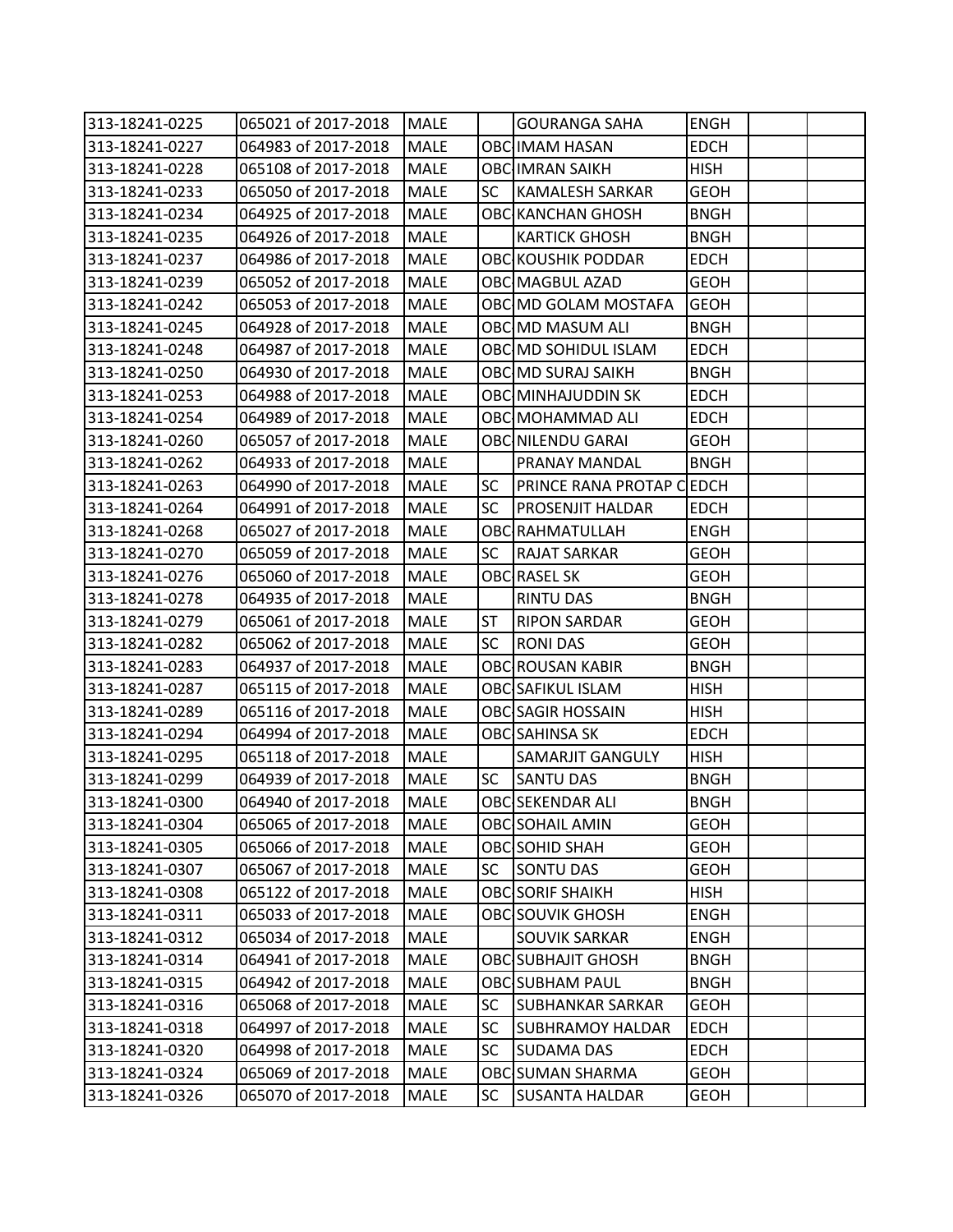| 313-18241-0328 | 065071 of 2017-2018                       | <b>MALE</b>   | <b>SC</b> | <b>TANMOY DAS</b>        | <b>GEOH</b> |  |
|----------------|-------------------------------------------|---------------|-----------|--------------------------|-------------|--|
| 313-18241-0329 | 065072 of 2017-2018                       | <b>MALE</b>   | <b>SC</b> | <b>TANMOY DAS</b>        | <b>GEOH</b> |  |
| 313-18241-0330 | 064947 of 2017-2018                       | <b>MALE</b>   | <b>SC</b> | <b>TARUN MONDOL</b>      | <b>BNGH</b> |  |
| 313-18241-0332 | 065035 of 2017-2018                       | MALE          |           | <b>OBC TOUFIK KIBRIA</b> | <b>ENGH</b> |  |
| 313-18241-0333 | 065073 of 2017-2018                       | MALE          |           | OBC WAHEDUL HOQUE        | <b>GEOH</b> |  |
| 313-18241-0334 | 064999 of 2017-2018                       | <b>MALE</b>   |           | OBC WASIM AKRAM          | <b>EDCH</b> |  |
| 313-18241-0335 | 065000 of 2017-2018                       | <b>MALE</b>   |           | OBC WASIM ARIAN          | <b>EDCH</b> |  |
| 313-17241-0004 | 065049 of 2016-2017                       | <b>FEMALE</b> |           | <b>ALIA PERVIN</b>       | <b>EDCH</b> |  |
| 313-17241-0008 | 065154 of 2016-2017                       | <b>FEMALE</b> |           | OBC ANUSHREE KARMAKAR    | <b>GEOH</b> |  |
| 313-17241-0013 | 064933 of 2016-2017                       | <b>FEMALE</b> | <b>SC</b> | <b>ASHA MONDAL</b>       | <b>BNGH</b> |  |
| 313-17241-0014 | 065186 of 2016-2017                       | <b>FEMALE</b> |           | <b>OBC</b> ASHIA KHATUN  | <b>HISH</b> |  |
| 313-17241-0024 | 065244 of 2016-2017                       | <b>FEMALE</b> |           | <b>OBC</b> CHAMPA KHATUN | <b>PLSH</b> |  |
| 313-17241-0035 | 065187 of 2016-2017                       | <b>FEMALE</b> |           | <b>OBC HAFIJA KHATUN</b> | <b>HISH</b> |  |
| 313-17241-0041 | 064943 of 2016-2017                       | <b>FEMALE</b> | <b>SC</b> | <b>JHUMA DAS</b>         | <b>BNGH</b> |  |
| 313-17241-0055 | 065284 of 2016-2017                       | <b>FEMALE</b> | <b>SC</b> | <b>MAHESWARI RAJAK</b>   | <b>SOCH</b> |  |
| 313-17241-0058 | 065286 of 2016-2017                       | <b>FEMALE</b> | <b>SC</b> | <b>MAMOTA SARKAR</b>     | SOCH        |  |
| 313-17241-0066 | 064955 of 2016-2017                       | <b>FEMALE</b> |           | OBC MT ISMETARA KHATUN   | <b>BNGH</b> |  |
| 313-17241-0069 | 065160 of 2016-2017                       | <b>FEMALE</b> |           | <b>OBC</b> NAFISA KHATUN | <b>GEOH</b> |  |
| 313-17241-0072 | 064956 of 2016-2017                       | <b>FEMALE</b> | <b>SC</b> | <b>NIBEDITA MONDAL</b>   | <b>BNGH</b> |  |
| 313-17241-0079 | 064959 of 2016-2017                       | <b>FEMALE</b> | <b>SC</b> | <b>PAMPA SARKAR</b>      | <b>BNGH</b> |  |
| 313-17241-0088 | 064963 of 2016-2017                       | <b>FEMALE</b> |           | <b>PUJA GHOSH</b>        | <b>BNGH</b> |  |
| 313-17241-0105 | 065253 of 2016-2017                       | <b>FEMALE</b> |           | <b>RUMA KHATUN</b>       | <b>PLSH</b> |  |
| 313-17241-0116 | 065061 of 2016-2017                       | <b>FEMALE</b> | <b>ST</b> | <b>SAMPA MAHATO</b>      | <b>EDCH</b> |  |
| 313-17241-0119 | 064978 of 2016-2017                       | <b>FEMALE</b> |           | <b>OBC</b> SARIFA KHATUN | <b>BNGH</b> |  |
| 313-17241-0123 | 064980 of 2016-2017                       | <b>FEMALE</b> |           | <b>OBC</b> SATHI KHATUN  | <b>BNGH</b> |  |
| 313-17241-0128 | 064982 of 2016-2017                       | <b>FEMALE</b> | <b>SC</b> | <b>SHARMISTHA DAS</b>    | <b>BNGH</b> |  |
| 313-17241-0132 | 065198 of 2016-2017                       | <b>FEMALE</b> | <b>SC</b> | <b>SOMA MONDAL</b>       | <b>HISH</b> |  |
| 313-17241-0134 | 064983 of 2016-2017                       | <b>FEMALE</b> |           | OBC SUBARNA MUSTAFA      | <b>BNGH</b> |  |
| 313-17241-0135 | 065112 of 2016-2017                       | <b>FEMALE</b> | <b>SC</b> | <b>SUBHOSREE MANDAL</b>  | <b>ENGH</b> |  |
| 313-17241-0146 | 065067 of 2016-2017                       | <b>FEMALE</b> | <b>SC</b> | <b>SUPRIYA MANDAL</b>    | <b>EDCH</b> |  |
| 313-17241-0147 | 064988 of 2016-2017 FEMALE SC SUSMITA DAS |               |           |                          | <b>BNGH</b> |  |
| 313-17241-0150 | 065114 of 2016-2017                       | <b>FEMALE</b> |           | OBC TAMANNA FARIAD       | <b>ENGH</b> |  |
| 313-17241-0155 | 065115 of 2016-2017                       | MALE          | <b>SC</b> | <b>ABHIJIT ROY</b>       | <b>ENGH</b> |  |
| 313-17241-0161 | 064992 of 2016-2017                       | <b>MALE</b>   |           | OBC ALLAMA ABU HAIYN     | <b>BNGH</b> |  |
| 313-17241-0163 | 065167 of 2016-2017                       | MALE          | <b>SC</b> | <b>AMIT HALDAR</b>       | <b>GEOH</b> |  |
| 313-17241-0165 | 065206 of 2016-2017                       | MALE          | <b>SC</b> | <b>AMRITA MANDAL</b>     | <b>HISH</b> |  |
| 313-17241-0182 | 065169 of 2016-2017                       | <b>MALE</b>   | <b>SC</b> | <b>BAPI RANA MONDAL</b>  | <b>GEOH</b> |  |
| 313-17241-0193 | 064999 of 2016-2017                       | MALE          |           | <b>CHAYAN BANERJEE</b>   | <b>BNGH</b> |  |
| 313-17241-0198 | 065000 of 2016-2017                       | <b>MALE</b>   | <b>SC</b> | <b>DIPANKAR MONDAL</b>   | <b>BNGH</b> |  |
| 313-17241-0217 | 065005 of 2016-2017                       | MALE          | <b>SC</b> | <b>LOKNATH RABIDAS</b>   | <b>BNGH</b> |  |
| 313-17241-0227 | 065263 of 2016-2017                       | <b>MALE</b>   |           | MD ASIM AKRAM            | <b>PLSH</b> |  |
| 313-17241-0231 | 065010 of 2016-2017                       | MALE          |           | OBC MD HAIDAR ALI        | <b>BNGH</b> |  |
| 313-17241-0245 | 065015 of 2016-2017                       | MALE          |           | OBC MD WALIUL HOQUE      | <b>BNGH</b> |  |
| 313-17241-0246 | 065174 of 2016-2017                       | <b>MALE</b>   |           | OBC MD WASIM AKRAM       | <b>GEOH</b> |  |
|                |                                           |               |           |                          |             |  |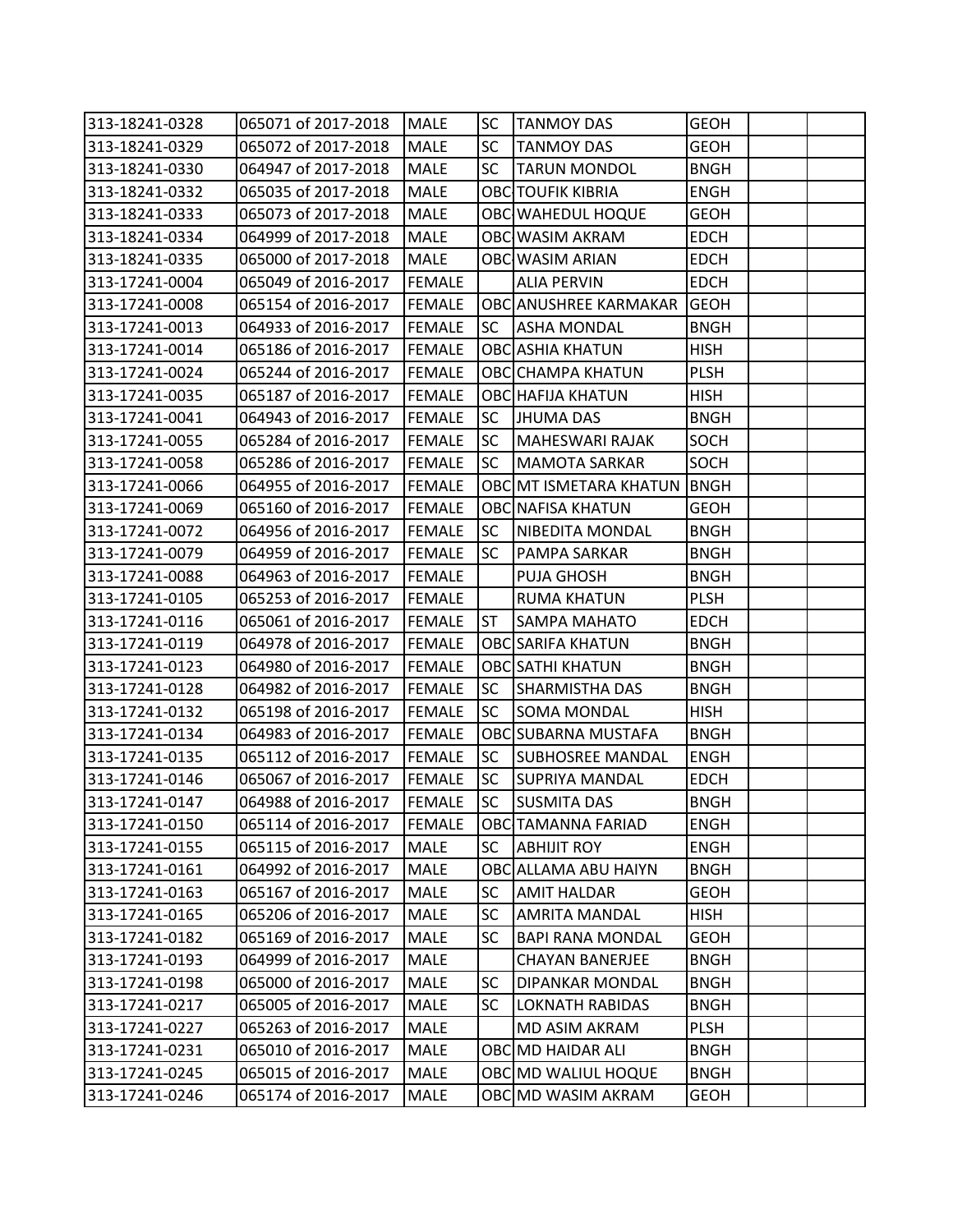| 313-17241-0251 | 065223 of 2016-2017 | <b>MALE</b>   |           | MONOJ MONDAL                | <b>HISH</b> |             |             |
|----------------|---------------------|---------------|-----------|-----------------------------|-------------|-------------|-------------|
| 313-17241-0252 | 065018 of 2016-2017 | <b>MALE</b>   |           | <b>MOSIBUR SAIKH</b>        | <b>BNGH</b> |             |             |
| 313-17241-0255 | 065078 of 2016-2017 | <b>MALE</b>   | <b>SC</b> | <b>NAGAR HALDER</b>         | <b>EDCH</b> |             |             |
| 313-17241-0268 | 065023 of 2016-2017 | <b>MALE</b>   |           | PRADIP KUMAR DAS            | <b>BNGH</b> |             |             |
| 313-17241-0280 | 065028 of 2016-2017 | MALE          | <b>SC</b> | <b>RAJAT RABI DAS</b>       | <b>BNGH</b> |             |             |
| 313-17241-0312 | 065090 of 2016-2017 | <b>MALE</b>   |           | OBC SAHADAT SARKAR          | <b>EDCH</b> |             |             |
| 313-17241-0342 | 065275 of 2016-2017 | <b>MALE</b>   |           | <b>SUBHANKAR DAS</b>        | <b>PLSH</b> |             |             |
| 313-17241-0345 | 065042 of 2016-2017 | <b>MALE</b>   | <b>SC</b> | <b>SUDEB MONDAL</b>         | <b>BNGH</b> |             |             |
| 313-17241-0351 | 065147 of 2016-2017 | <b>MALE</b>   |           | <b>OBC</b> SUMON GHOSH      | <b>ENGH</b> |             |             |
| 313-17241-0357 | 065043 of 2016-2017 | <b>MALE</b>   | ST        | <b>SUROJIT PAHARIA</b>      | <b>BNGH</b> |             |             |
| 313-17241-0363 | 065151 of 2016-2017 | <b>MALE</b>   |           | OBC TOHIDUR RAHAMAN MAENGH  |             |             |             |
| 313-17241-0366 | 065241 of 2016-2017 | <b>MALE</b>   | SC        | UMAKANTA MANDAL             | <b>HISH</b> |             |             |
| 313-16241-0024 | 067526 of 2015-2016 | <b>FEMALE</b> |           | <b>OBC HASIBA KHATUN</b>    | <b>EDCH</b> |             |             |
| 313-16241-0034 | 067585 of 2015-2016 | <b>FEMALE</b> | <b>SC</b> | JOYITA MONDAL               | <b>ENGH</b> |             |             |
| 313-16241-0041 | 067424 of 2015-2016 | <b>FEMALE</b> |           | <b>OBC LALBANU KHATUN</b>   | <b>BNGH</b> |             |             |
| 313-16241-0061 | 067530 of 2015-2016 | <b>FEMALE</b> | SC        | MUNMUN DAS                  | <b>EDCH</b> |             |             |
| 313-16241-0087 | 067535 of 2015-2016 | <b>FEMALE</b> |           | OBC RUMANA YASMIN           | <b>EDCH</b> |             |             |
| 313-16241-0093 | 067592 of 2015-2016 | <b>FEMALE</b> |           | OBC SAHIDA PARVIN           | <b>ENGH</b> |             |             |
| 313-16241-0135 | 067460 of 2015-2016 | <b>MALE</b>   |           | OBC ABDUL MADUD ALI         | <b>BNGH</b> |             |             |
| 313-16241-0140 | 067728 of 2015-2016 | <b>MALE</b>   |           | <b>OBC</b> AJAY PAL         | <b>PLSH</b> |             |             |
| 313-16241-0153 | 067599 of 2015-2016 | <b>MALE</b>   |           | ARINDAM CHATTERJEE          | <b>ENGH</b> |             |             |
| 313-16241-0163 | 067467 of 2015-2016 | MALE          |           | OBCLAWAL SK                 | <b>BNGH</b> |             |             |
| 313-16241-0209 | 067610 of 2015-2016 | <b>MALE</b>   |           | OBC HERONMOY GHOSH          | <b>ENGH</b> |             |             |
| 313-16241-0222 | 067615 of 2015-2016 | MALE          |           | OBC KAWSAR ALI              | <b>ENGH</b> |             |             |
| 313-16241-0254 | 067689 of 2015-2016 | <b>MALE</b>   |           | OBC MD YEASER ARAFAT        | <b>HISH</b> |             |             |
| 313-16241-0261 | 067621 of 2015-2016 | <b>MALE</b>   |           | OBC MUSTAFIJUR RAHAMAN ENGH |             |             |             |
| 313-16241-0272 | 067564 of 2015-2016 | <b>MALE</b>   |           | OBC PALASH SARKAR           | <b>EDCH</b> |             |             |
| 313-16241-0274 | 067655 of 2015-2016 | <b>MALE</b>   | <b>SC</b> | PARIMAL DAS                 | <b>GEOH</b> |             |             |
| 313-16241-0287 | 067501 of 2015-2016 | <b>MALE</b>   |           | <b>OBC RAIHAN ALI</b>       | <b>BNGH</b> |             |             |
| 313-16241-0290 | 067502 of 2015-2016 | <b>MALE</b>   | <b>SC</b> | RAJESH MANDAL               | <b>BNGH</b> |             |             |
| 313-16241-0309 | 067569 of 2015-2016 | <b>MALE</b>   |           | OBCSAHIN REJA               | <b>EDCH</b> |             |             |
| 313-16241-0312 | 067506 of 2015-2016 | <b>MALE</b>   | <b>SC</b> | <b>SAIKAT MANDAL</b>        | <b>BNGH</b> |             |             |
| 313-16241-0337 | 067513 of 2015-2016 | <b>MALE</b>   |           | <b>OBC</b> SOMEN GHOSH      | <b>BNGH</b> |             |             |
| 333-18241-1010 | 065177 of 2017-2018 | <b>FEMALE</b> |           | <b>OBC</b> ANIKA KHATUN     | <b>DFSG</b> | <b>EDCG</b> | <b>HISG</b> |
| 333-18241-1012 | 065179 of 2017-2018 | <b>FEMALE</b> |           | <b>ANISHA DAS</b>           | <b>BNGG</b> | <b>HISG</b> | <b>PLSG</b> |
| 333-18241-1017 | 065184 of 2017-2018 | <b>FEMALE</b> |           | <b>OBC AOULIA KHATUN</b>    | <b>BNGG</b> | <b>HISG</b> | PLSG        |
| 333-18241-1091 | 065258 of 2017-2018 | <b>FEMALE</b> |           | <b>OBC KHADIJA KHATUN</b>   | <b>DFSG</b> | <b>HISG</b> | <b>EDCG</b> |
| 333-18241-1100 | 065267 of 2017-2018 | <b>FEMALE</b> | <b>SC</b> | <b>LATA MANDAL</b>          | <b>BNGG</b> | PEDG        | <b>PLSG</b> |
| 333-18241-1137 | 065304 of 2017-2018 | <b>FEMALE</b> |           | OBC MST PAYEL KHATUN        | <b>BNGG</b> | <b>HISG</b> | PLSG        |
| 333-18241-1138 | 065305 of 2017-2018 | <b>FEMALE</b> |           | OBC MST RAHIDA KHATUN       | <b>BNGG</b> | <b>HISG</b> | <b>PLSG</b> |
| 333-18241-1208 | 065375 of 2017-2018 | <b>FEMALE</b> |           | OBC REJINA KHATUN           | <b>DFSG</b> | <b>HISG</b> | <b>EDCG</b> |
| 333-18241-1224 | 065391 of 2017-2018 | <b>FEMALE</b> |           | <b>OBC RIMPA KHATUN</b>     | <b>DFSG</b> | <b>HISG</b> | <b>EDCG</b> |
| 333-18241-1235 | 065402 of 2017-2018 | <b>FEMALE</b> |           | OBC ROUSONARA KHATUN        | PEDG        | <b>BNGG</b> | <b>HISG</b> |
| 333-18241-1345 | 065512 of 2017-2018 | <b>FEMALE</b> |           | <b>OBC SUREBA KHATUN</b>    | SANG        | <b>BNGG</b> | <b>PLSG</b> |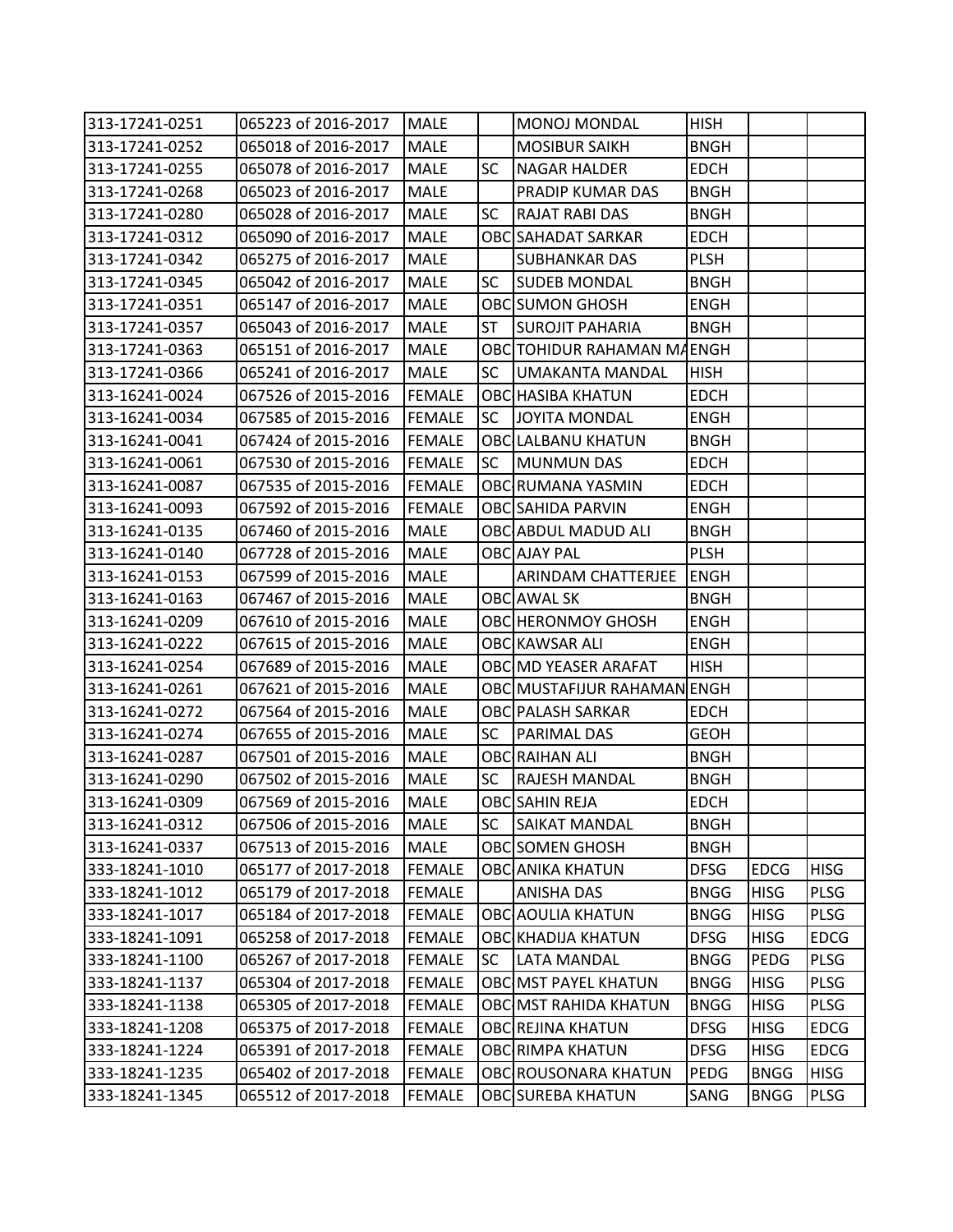| 333-18241-1359 | 065526 of 2017-2018 | <b>FEMALE</b> |           | <b>TULSI DAS</b>           | <b>HISG</b> | <b>DFSG</b> | <b>EDCG</b> |
|----------------|---------------------|---------------|-----------|----------------------------|-------------|-------------|-------------|
| 333-18241-1382 | 065549 of 2017-2018 | <b>MALE</b>   |           | <b>OBC</b> ALAMIN SK       | <b>BNGG</b> | PEDG        | <b>PLSG</b> |
| 333-18241-1420 | 065587 of 2017-2018 | <b>MALE</b>   | SC        | <b>BIKRAM DAS</b>          | <b>DFSG</b> | <b>EDCG</b> | <b>HISG</b> |
| 333-18241-1430 | 065597 of 2017-2018 | <b>MALE</b>   | <b>SC</b> | <b>BISWAJIT MONDAL</b>     | <b>DFSG</b> | <b>EDCG</b> | <b>HISG</b> |
| 333-18241-1439 | 065606 of 2017-2018 | <b>MALE</b>   | <b>SC</b> | DIBENDU SINGHA             | <b>DFSG</b> | <b>EDCG</b> | <b>HISG</b> |
| 333-18241-1441 | 065608 of 2017-2018 | MALE          | <b>SC</b> | DIPANKAR DAS               | <b>BNGG</b> | <b>HISG</b> | PEDG        |
| 333-18241-1459 | 065626 of 2017-2018 | MALE          |           | <b>OBC HASIBUL SK</b>      | <b>HISG</b> | <b>PLSG</b> | <b>BNGG</b> |
| 333-18241-1522 | 065689 of 2017-2018 | <b>MALE</b>   |           | OBC MD RIJANUL HOQUE       | <b>BNGG</b> | <b>HISG</b> | <b>PLSG</b> |
| 333-18241-1553 | 065720 of 2017-2018 | <b>MALE</b>   |           | OBCODUD SEIKH              | <b>PEDG</b> | <b>PLSG</b> | <b>BNGG</b> |
| 333-18241-1557 | 065724 of 2017-2018 | <b>MALE</b>   | <b>SC</b> | PALASH MALLICK             | PEDG        | <b>BNGG</b> | <b>PLSG</b> |
| 333-18241-1603 | 065770 of 2017-2018 | MALE          |           | <b>OBC SABBIR AHAMED</b>   | <b>DFSG</b> | <b>EDCG</b> | <b>HISG</b> |
| 333-18241-1611 | 065778 of 2017-2018 | MALE          |           | <b>OBC</b> SAFIKUL SK      | PEDG        | <b>PLSG</b> | <b>BNGG</b> |
| 333-18241-1644 | 065811 of 2017-2018 | <b>MALE</b>   |           | <b>OBC</b> SHAIN SHA       | <b>DFSG</b> | <b>EDCG</b> | <b>HISG</b> |
| 333-18241-1669 | 065836 of 2017-2018 | <b>MALE</b>   | <b>SC</b> | <b>SUBRATO MANDAL</b>      | <b>BNGG</b> | <b>HISG</b> | <b>PLSG</b> |
| 333-18241-1677 | 065844 of 2017-2018 | <b>MALE</b>   |           | <b>OBC SUMAN PRAMANIK</b>  | <b>BNGG</b> | <b>HISG</b> | PLSG        |
| 333-18241-1691 | 065858 of 2017-2018 | <b>MALE</b>   |           | <b>TINKU SARKAR</b>        | <b>BNGG</b> | <b>HISG</b> | PLSG        |
| 333-17241-1017 | 065315 of 2016-2017 | <b>FEMALE</b> |           | <b>OBC</b> ARSONIA PARVIN  | <b>DFSG</b> | <b>HISG</b> | <b>EDCG</b> |
| 333-17241-1024 | 065322 of 2016-2017 | <b>FEMALE</b> |           | AYESHA KHATUN              | <b>DFSG</b> | <b>HISG</b> | <b>EDCG</b> |
| 333-17241-1027 | 065325 of 2016-2017 | <b>FEMALE</b> |           | <b>OBC BABITA PARVIN</b>   | <b>DFSG</b> | <b>HISG</b> | <b>EDCG</b> |
| 333-17241-1067 | 065365 of 2016-2017 | <b>FEMALE</b> |           | <b>OBC HALIMA KHATUN</b>   | <b>BNGG</b> | <b>PLSG</b> | <b>HISG</b> |
| 333-17241-1129 | 065427 of 2016-2017 | <b>FEMALE</b> |           | <b>MODHUMITA SAHA</b>      | <b>BNGG</b> | <b>PLSG</b> | <b>HISG</b> |
| 333-17241-1157 | 065455 of 2016-2017 | <b>FEMALE</b> |           | <b>OBCIMST SIMA KHATUN</b> | <b>DFSG</b> | <b>HISG</b> | <b>EDCG</b> |
| 333-17241-1183 | 065481 of 2016-2017 | <b>FEMALE</b> |           | <b>OBC</b> NUPUR KHATUN    | <b>DFSG</b> | <b>HISG</b> | <b>EDCG</b> |
| 333-17241-1186 | 065484 of 2016-2017 | <b>FEMALE</b> |           | <b>NURJAHAN KHATUN</b>     | <b>GEOG</b> | <b>ECOG</b> | <b>EDCG</b> |
| 333-17241-1200 | 065498 of 2016-2017 | <b>FEMALE</b> |           | PRITI LATA DAS             | <b>BNGG</b> | <b>PLSG</b> | <b>HISG</b> |
| 333-17241-1250 | 065548 of 2016-2017 | <b>FEMALE</b> |           | ROHIMA KHATUN              | <b>DFSG</b> | <b>HISG</b> | <b>EDCG</b> |
| 333-17241-1300 | 065598 of 2016-2017 | <b>FEMALE</b> |           | <b>OBC SALIMA KHATUN</b>   | <b>BNGG</b> | SANG        | <b>PLSG</b> |
| 333-17241-1305 | 065603 of 2016-2017 | <b>FEMALE</b> |           | SAMIMA KHATUN              | <b>DFSG</b> | <b>HISG</b> | <b>EDCG</b> |
| 333-17241-1352 | 065649 of 2016-2017 | <b>FEMALE</b> |           | <b>SUITY KHATUN</b>        | <b>BNGG</b> | <b>PLSG</b> | PEDG        |
| 333-17241-1401 | 065698 of 2016-2017 | <b>MALE</b>   |           | AHIDUR RAHAMAN             | <b>DFSG</b> | <b>HISG</b> | <b>EDCG</b> |
| 333-17241-1402 | 065699 of 2016-2017 | <b>MALE</b>   |           | AJMAL HAQUE                | <b>BNGG</b> | <b>HISG</b> | PEDG        |
| 333-17241-1436 | 065733 of 2016-2017 | <b>MALE</b>   |           | OBC AWAL HOSSAIN           | <b>BNGG</b> | <b>PLSG</b> | <b>HISG</b> |
| 333-17241-1437 | 065734 of 2016-2017 | MALE          |           | <b>BABON BHASKAR</b>       | <b>BNGG</b> | <b>PLSG</b> | <b>HISG</b> |
| 333-17241-1440 | 065737 of 2016-2017 | <b>MALE</b>   |           | <b>BAPON MANDAL</b>        | <b>DFSG</b> | <b>HISG</b> | <b>EDCG</b> |
| 333-17241-1442 | 065739 of 2016-2017 | MALE          |           | <b>OBC BAPPI SARKAR</b>    | <b>DFSG</b> | <b>HISG</b> | <b>EDCG</b> |
| 333-17241-1451 | 065748 of 2016-2017 | MALE          | <b>SC</b> | <b>BIPLAB SINGHA</b>       | <b>DFSG</b> | <b>HISG</b> | <b>EDCG</b> |
| 333-17241-1470 | 065767 of 2016-2017 | MALE          |           | OBCENSAD ALI               | <b>DFSG</b> | <b>HISG</b> | <b>EDCG</b> |
| 333-17241-1476 | 065773 of 2016-2017 | <b>MALE</b>   |           | OBC FIROJ ISLAM            | <b>DFSG</b> | <b>HISG</b> | <b>EDCG</b> |
| 333-17241-1518 | 065815 of 2016-2017 | MALE          | <b>SC</b> | <b>KHOKAN MONDAL</b>       | <b>DFSG</b> | <b>HISG</b> | <b>EDCG</b> |
| 333-17241-1544 | 065841 of 2016-2017 | MALE          |           | OBC MD JAKIR HOSSAIN       | <b>DFSG</b> | <b>HISG</b> | <b>EDCG</b> |
| 333-17241-1575 | 065872 of 2016-2017 | MALE          |           | MEHEMUD HASAN              | <b>DFSG</b> | <b>HISG</b> | <b>EDCG</b> |
| 333-17241-1585 | 065882 of 2016-2017 | MALE          |           | OBC MOIN ALI               | <b>GEOG</b> | <b>HISG</b> | <b>EDCG</b> |
| 333-17241-1587 | 065884 of 2016-2017 | MALE          |           | OBC MOLOY GHOSH            | <b>DFSG</b> | <b>HISG</b> | <b>EDCG</b> |
| 333-17241-1595 | 065892 of 2016-2017 | <b>MALE</b>   |           | OBC NASI RUDDIN            | <b>BNGG</b> | <b>PLSG</b> | HISG        |